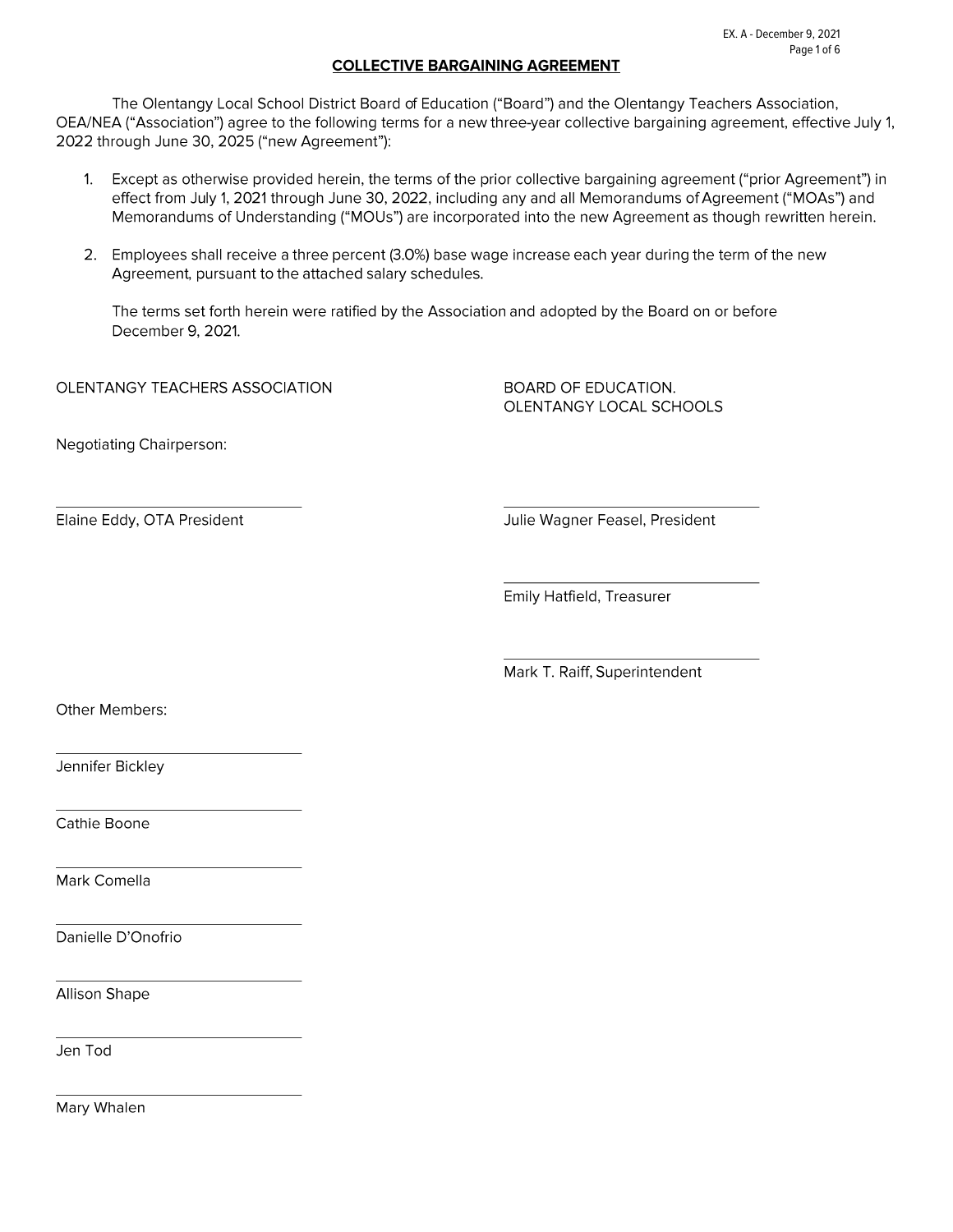EX. A - December 9, 2021 Page 2 of 6

## OLENTANGY LOCAL SCHOOL DISTRICT

# Salary Schedule Olentangy Teachers Association July 1, 2022 - June 30, 2023

## Base Salary \$44,835

| <b>Step</b>    | BA       | <b>BA+15</b> | <b>BA+30</b> | MА        | $MA+15$   | <b>MA+30</b> | MA+45/PhD |
|----------------|----------|--------------|--------------|-----------|-----------|--------------|-----------|
| 0              | \$44,835 | \$46,628     | \$47,973     | \$50,641  | \$53,152  | \$55,663     | \$58,173  |
| 1              | \$46,709 | \$48,552     | \$49,924     | \$52,816  | \$55,371  | \$58,106     | \$60,841  |
| $\overline{2}$ | \$48,583 | \$50,475     | \$51,874     | \$54,990  | \$57,591  | \$60,550     | \$63,509  |
| 3              | \$50,457 | \$52,399     | \$53,824     | \$57,165  | \$59,810  | \$62,993     | \$66,176  |
| 4              | \$52,331 | \$54,322     | \$55,775     | \$59,339  | \$62,029  | \$65,437     | \$68,844  |
| 5              | \$56,080 | \$58,169     | \$59,675     | \$61,514  | \$64,249  | \$67,880     | \$71,512  |
| 6              | \$57,954 | \$60,092     | \$61,626     | \$63,688  | \$66,468  | \$70,324     | \$74,180  |
| 7              | \$59,828 | \$62,016     | \$63,576     | \$65,863  | \$68,687  | \$72,767     | \$76,847  |
| 8              | \$61,702 | \$63,939     | \$65,526     | \$68,037  | \$70,907  | \$75,211     | \$79,515  |
| 9              | \$63,576 | \$65,863     | \$67,477     | \$70,212  | \$73,126  | \$77,654     | \$82,183  |
| 10             | \$65,450 | \$67,786     | \$69,427     | \$72,386  | \$75,345  | \$80,098     | \$84,850  |
| 11             | \$67,324 | \$69,709     | \$71,377     | \$74,561  | \$77,565  | \$82,541     | \$87,518  |
| 12             | \$69,198 | \$71,633     | \$73,328     | \$76,735  | \$79,784  | \$84,985     | \$90,186  |
| 13             | \$71,072 | \$73,556     | \$75,278     | \$78,910  | \$82,003  | \$87,428     | \$92,853  |
| 14             | \$72,947 | \$75,480     | \$77,228     | \$81,084  | \$84,223  | \$89,872     | \$95,521  |
| 15             | \$74,821 | \$77,403     | \$79,179     | \$83,259  | \$86,442  | \$92,315     | \$98,189  |
| 16             | \$76,695 | \$79,327     | \$81,129     | \$85,433  | \$88,661  | \$94,759     | \$100,856 |
| 17             | \$78,569 | \$81,250     | \$83,079     | \$87,608  | \$90,881  | \$97,202     | \$103,524 |
| 18             | \$80,443 | \$81,250     | \$83,079     | \$87,608  | \$90,881  | \$97,202     | \$106,192 |
| 19             | \$82,317 | \$85,097     | \$86,980     | \$91,957  | \$95,319  | \$102,089    | \$108,859 |
| 20             | \$84,191 | \$87,020     | \$88,930     | \$94,131  | \$97,539  | \$104,533    | \$111,527 |
| 22             | \$87,939 | \$90,867     | \$92,831     | \$94,795  | \$98,274  | \$105,362    | \$112,760 |
| 25             | \$89,347 | \$94,709     | \$97,391     | \$100,072 | \$105,438 | \$110,801    | \$116,167 |
| 29             | \$90,244 | \$95,606     | \$98,287     | \$100,968 | \$106,335 | \$111,697    | \$117,064 |
| 30             | \$90,244 | \$95,606     | \$98,287     | \$100,968 | \$106,335 | \$111,697    | \$117,064 |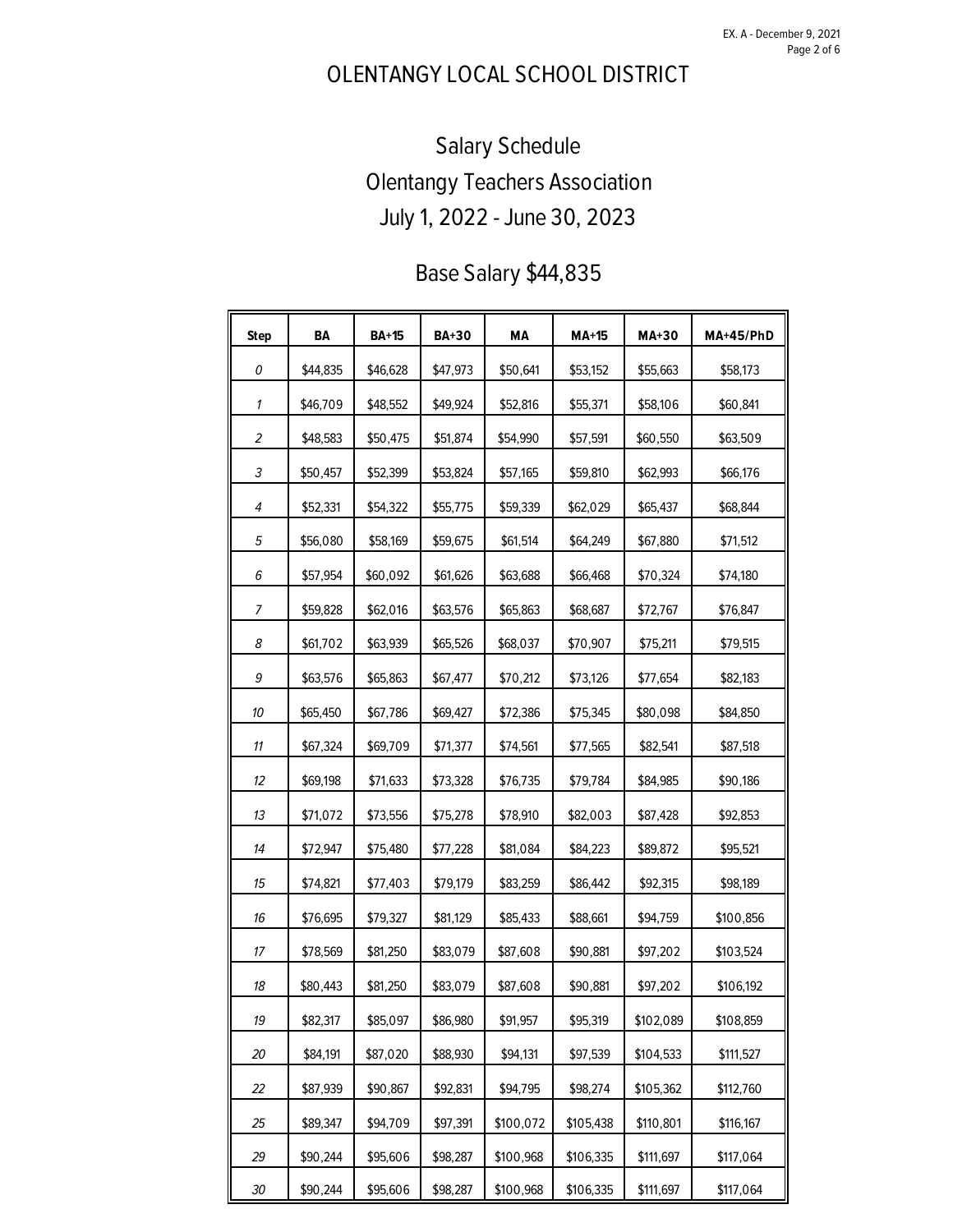EX. A - December 9, 2021 Page 3 of 6

## OLENTANGY LOCAL SCHOOL DISTRICT

# Salary Schedule Olentangy Teachers Association July 1, 2023 - June 30, 2024

## Base Salary \$46,180

| <b>Step</b> | BA       | <b>BA+15</b> | <b>BA+30</b> | MА        | MA+15     | MA+30     | <b>MA+45/PhD</b> |
|-------------|----------|--------------|--------------|-----------|-----------|-----------|------------------|
| 0           | \$46,180 | \$48,027     | \$49,413     | \$52,160  | \$54,746  | \$57,332  | \$59,919         |
| 1           | \$48,110 | \$50,008     | \$51,421     | \$54,400  | \$57,032  | \$59,849  | \$62,666         |
| 2           | \$50,041 | \$51,989     | \$53,430     | \$56,640  | \$59,318  | \$62,366  | \$65,414         |
| 3           | \$51,971 | \$53,971     | \$55,439     | \$58,880  | \$61,604  | \$64,883  | \$68,162         |
| 4           | \$53,901 | \$55,952     | \$57,448     | \$61,119  | \$63,890  | \$67,400  | \$70,909         |
| 5           | \$57,762 | \$59,914     | \$61,466     | \$63,359  | \$66,176  | \$69,917  | \$73,657         |
| 6           | \$59,692 | \$61,895     | \$63,474     | \$65,599  | \$68,462  | \$72,433  | \$76,405         |
| 7           | \$61,623 | \$63,876     | \$65,483     | \$67,838  | \$70,748  | \$74,950  | \$79,153         |
| 8           | \$63,553 | \$65,857     | \$67,492     | \$70,078  | \$73,034  | \$77,467  | \$81,900         |
| 9           | \$65,483 | \$67,838     | \$69,501     | \$72,318  | \$75,320  | \$79,984  | \$84,648         |
| 10          | \$67,414 | \$69,820     | \$71,510     | \$74,558  | \$77,605  | \$82,501  | \$87,396         |
| 11          | \$69,344 | \$71,801     | \$73,519     | \$76,797  | \$79,891  | \$85,017  | \$90,143         |
| 12          | \$71,274 | \$73,782     | \$75,527     | \$79,037  | \$82,177  | \$87,534  | \$92,891         |
| 13          | \$73,205 | \$75,763     | \$77,536     | \$81,277  | \$84,463  | \$90,051  | \$95,639         |
| 14          | \$75,135 | \$77,744     | \$79,545     | \$83,517  | \$86,749  | \$92,568  | \$98,386         |
| 15          | \$77,065 | \$79,725     | \$81,554     | \$85,756  | \$89,035  | \$95,085  | \$101,134        |
| 16          | \$78,996 | \$81,706     | \$83,563     | \$87,996  | \$91,321  | \$97,601  | \$103,882        |
| 17          | \$80,926 | \$83,687     | \$85,572     | \$90,236  | \$93,607  | \$100,118 | \$106,630        |
| 18          | \$82,856 | \$83,687     | \$85,572     | \$90,236  | \$93,607  | \$100,118 | \$109,377        |
| 19          | \$84,786 | \$87,650     | \$89,589     | \$94,715  | \$98,179  | \$105,152 | \$112,125        |
| 20          | \$86,717 | \$89,631     | \$91,598     | \$96,955  | \$100,465 | \$107,669 | \$114,873        |
| 22          | \$90,577 | \$93,593     | \$95,616     | \$97,638  | \$101,222 | \$108,523 | \$116,143        |
| 25          | \$92,028 | \$97,551     | \$100,312    | \$103,074 | \$108,602 | \$114,125 | \$119,652        |
| 29          | \$92,951 | \$98,474     | \$101,236    | \$103,997 | \$109,525 | \$115,048 | \$120,576        |
| 30          | \$92,951 | \$98,474     | \$101,236    | \$103,997 | \$109,525 | \$115,048 | \$120,576        |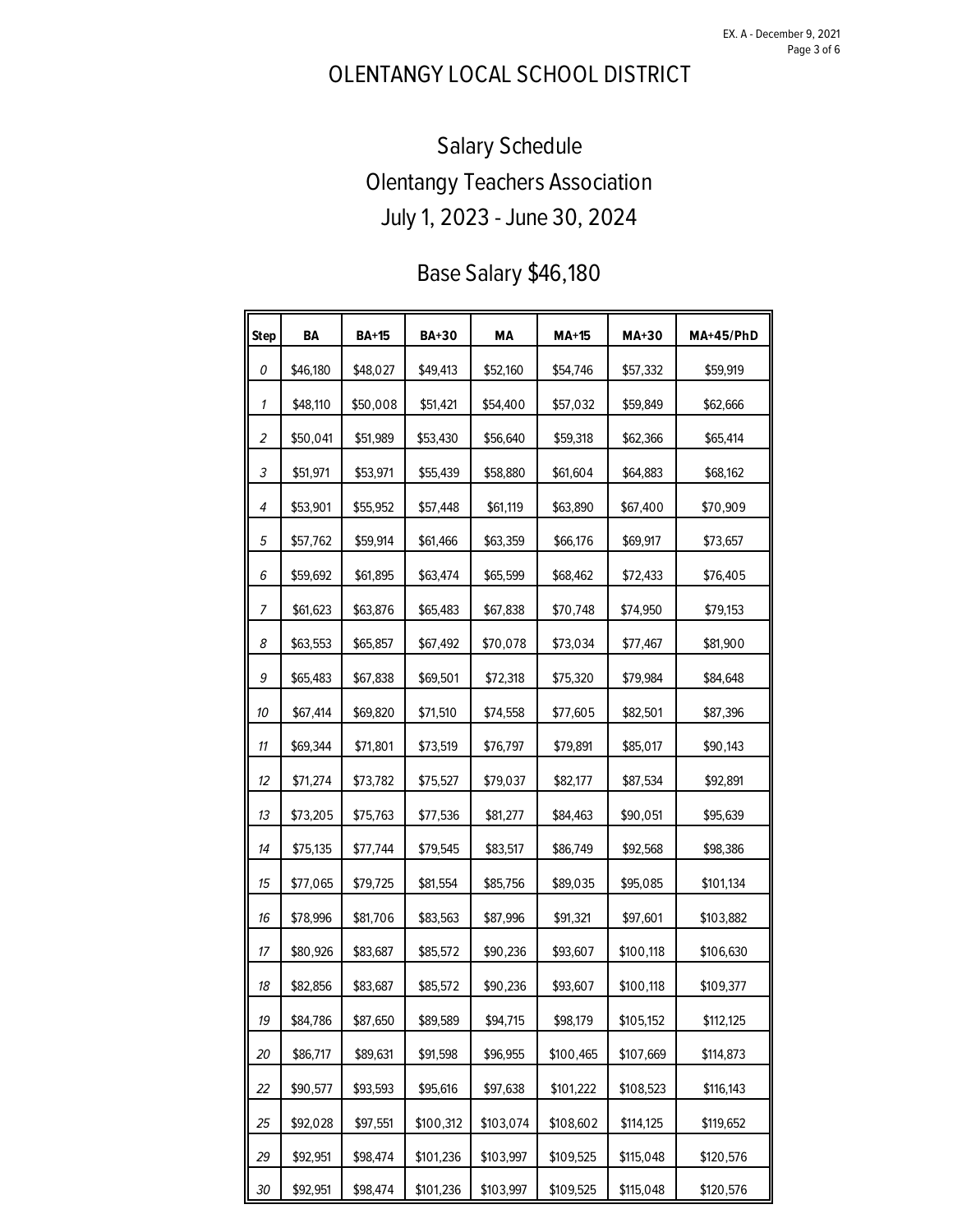EX. A - December 9, 2021 Page 4 of 6

## OLENTANGY LOCAL SCHOOL DISTRICT

# Salary Schedule Olentangy Teachers Association July 1, 2024 - June 30, 2025

#### Base Salary \$47,565

| <b>Step</b>    | BA       | <b>BA+15</b> | <b>BA+30</b> | MА        | $MA+15$   | <b>MA+30</b> | <b>MA+45/PhD</b> |
|----------------|----------|--------------|--------------|-----------|-----------|--------------|------------------|
| 0              | \$47,565 | \$49,468     | \$50,895     | \$53,725  | \$56,388  | \$59,052     | \$61,716         |
| 1              | \$49,553 | \$51,508     | \$52,964     | \$56,032  | \$58,743  | \$61,644     | \$64,546         |
| $\overline{a}$ | \$51,541 | \$53,549     | \$55,033     | \$58,338  | \$61,097  | \$64,237     | \$67,376         |
| 3              | \$53,530 | \$55,589     | \$57,102     | \$60,645  | \$63,452  | \$66,829     | \$70,206         |
| 4              | \$55,518 | \$57,630     | \$59,171     | \$62,952  | \$65,806  | \$69,421     | \$73,036         |
| 5              | \$59,494 | \$61,711     | \$63,309     | \$65,259  | \$68,161  | \$72,013     | \$75,866         |
| 6              | \$61,483 | \$63,751     | \$65,378     | \$67,566  | \$70,515  | \$74,606     | \$78,696         |
| 7              | \$63,471 | \$65,792     | \$67,447     | \$69,873  | \$72,870  | \$77,198     | \$81,526         |
| 8              | \$65,459 | \$67,832     | \$69,516     | \$72,180  | \$75,224  | \$79,790     | \$84,357         |
| 9              | \$67,447 | \$69,873     | \$71,585     | \$74,487  | \$77,579  | \$82,383     | \$87,187         |
| 10             | \$69,435 | \$71,914     | \$73,654     | \$76,794  | \$79,933  | \$84,975     | \$90,017         |
| 11             | \$71,424 | \$73,954     | \$75,723     | \$79,101  | \$82,287  | \$87,567     | \$92,847         |
| 12             | \$73,412 | \$75,995     | \$77,793     | \$81,407  | \$84,642  | \$90,159     | \$95,677         |
| 13             | \$75,400 | \$78,035     | \$79,862     | \$83,714  | \$86,996  | \$92,752     | \$98,507         |
| 14             | \$77,388 | \$80,076     | \$81,931     | \$86,021  | \$89,351  | \$95,344     | \$101,337        |
| 15             | \$79,376 | \$82,116     | \$84,000     | \$88,328  | \$91,705  | \$97,936     | \$104,167        |
| 16             | \$81,365 | \$84,157     | \$86,069     | \$90,635  | \$94,060  | \$100,529    | \$106,997        |
| 17             | \$83,353 | \$86,197     | \$88,138     | \$92,942  | \$96,414  | \$103,121    | \$109,828        |
| 18             | \$85,341 | \$86,197     | \$88,138     | \$92,942  | \$96,414  | \$103,121    | \$112,658        |
| 19             | \$87,329 | \$90,278     | \$92,276     | \$97,556  | \$101,123 | \$108,306    | \$115,488        |
| 20             | \$89,318 | \$92,319     | \$94,345     | \$99,863  | \$103,478 | \$110,898    | \$118,318        |
| 22             | \$93,294 | \$96,400     | \$98,483     | \$100,567 | \$104,258 | \$111,778    | \$119,626        |
| 25             | \$94,788 | \$100,476    | \$103,321    | \$106,165 | \$111,859 | \$117,547    | \$123,241        |
| 29             | \$95,739 | \$101,428    | \$104,272    | \$107,116 | \$112,810 | \$118,499    | \$124,192        |
| 30             | \$95,739 | \$101,428    | \$104,272    | \$107,116 | \$112,810 | \$118,499    | \$124,192        |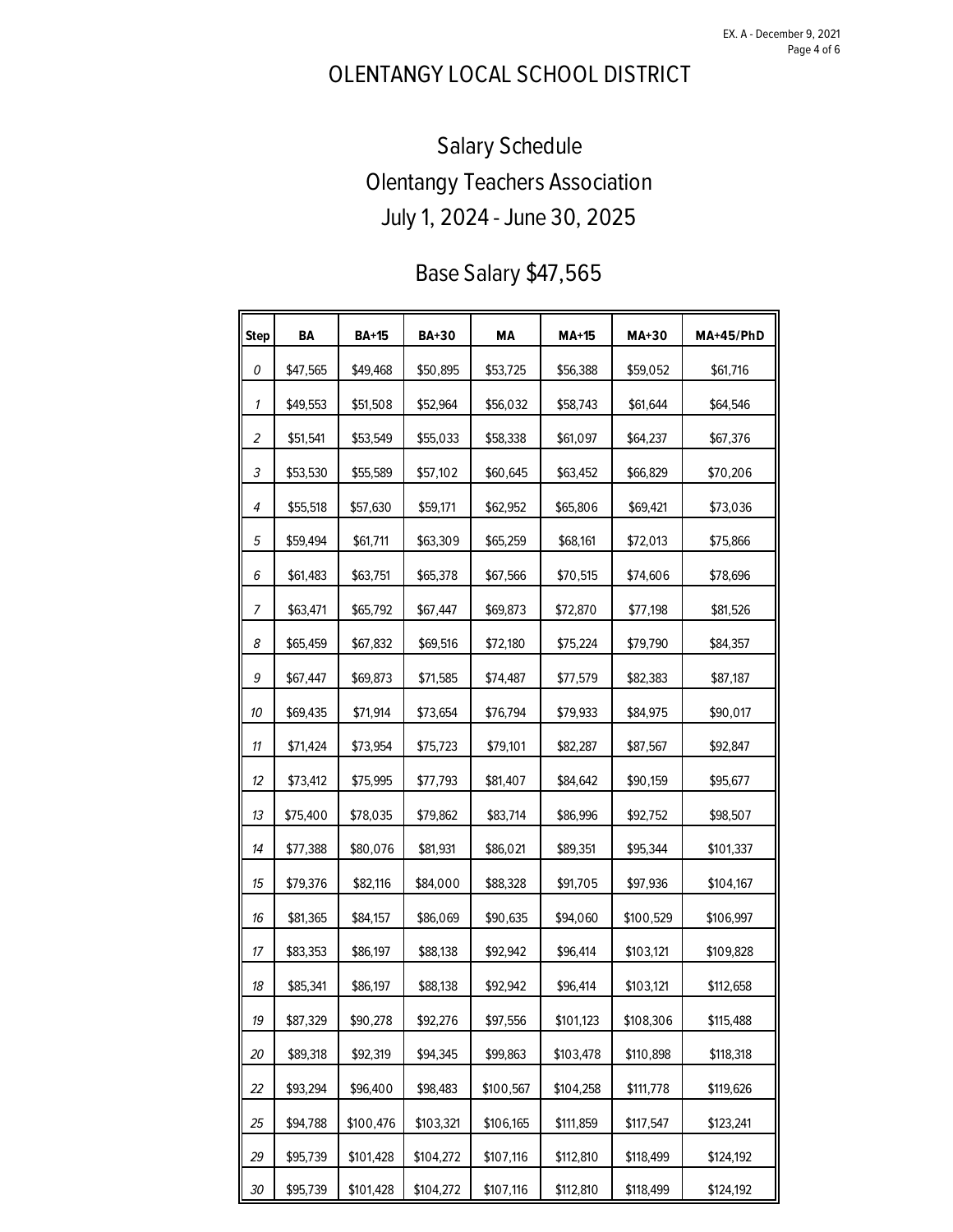#### OLENTANGY LOCAL SCHOOL DISTRICT

#### **Supplemental Salary Schedules Olentangy Teachers Association** July 1, 2022 - June 30, 2025

July 1, 2022 - June 30, 2023 \$44,835 **Base Salaries:** 

> July 1, 2023 - June 30, 2024 \$46,180 July 1, 2024 - June 30, 2024 \$47,565

|                |        | Group 1 |             |             |
|----------------|--------|---------|-------------|-------------|
| <b>STEP</b>    | Index  | FY23    | <b>FY24</b> | <b>FY25</b> |
| Ω              | 0.1650 | \$7.398 | \$7.620     | \$7,848     |
|                | 0.1700 | \$7,622 | \$7.851     | \$8,086     |
| $\overline{2}$ | 0.1750 | \$7.846 | \$8,081     | \$8.324     |
| 3              | 0.1800 | \$8.070 | \$8.312     | \$8,562     |
| 4              | 0.1850 | \$8,294 | \$8,543     | \$8.800     |
| 5              | 0.1900 | \$8.519 | \$8,774     | \$9.037     |
| 6              | 0.1950 | \$8,743 | \$9,005     | \$9,275     |
| 7              | 0.2000 | \$8,967 | \$9.236     | \$9.513     |
| 8              | 0.2050 | \$9.191 | \$9.467     | \$9,751     |
| 9              | 0.2100 | \$9,415 | \$9.698     | \$9.989     |
| 10             | 0.2150 | \$9,639 | \$9.929     | \$10,227    |

|             |        | Group 2 |         |             |
|-------------|--------|---------|---------|-------------|
| <b>STEP</b> | Index  | FY23    | FY24    | <b>FY25</b> |
|             | 0.1200 | \$5,380 | \$5,542 | \$5,708     |
|             | 0.1250 | \$5.604 | \$5,772 | \$5,946     |
| 2           | 0.1300 | \$5.829 | \$6,003 | \$6.183     |
| 3           | 0.1350 | \$6.053 | \$6.234 | \$6,421     |
| 4           | 0.1400 | \$6.277 | \$6.465 | \$6.659     |
| 5           | 0.1450 | \$6 501 | \$6.696 | \$6.897     |
| 6           | 0.1500 | \$6,725 | \$6,927 | \$7,135     |
| 7           | 0.1550 | \$6,949 | \$7,158 | \$7,373     |
| 8           | 0.1600 | \$7.174 | \$7.389 | \$7,610     |
| 9           | 0.1650 | \$7,398 | \$7,620 | \$7,848     |
| 10          | 0.1700 | \$7,622 | \$7,851 | \$8,086     |

|             | Group 3 |             |             |             |  |  |  |  |
|-------------|---------|-------------|-------------|-------------|--|--|--|--|
| <b>STEP</b> | Index   | <b>FY23</b> | <b>FY24</b> | <b>FY25</b> |  |  |  |  |
| Ο           | 0.1000  | \$4,483     | \$4,618     | \$4.757     |  |  |  |  |
| 1           | 0.1050  | \$4,708     | \$4,849     | \$4.994     |  |  |  |  |
| 2           | 0.1100  | \$4.932     | \$5,080     | \$5,232     |  |  |  |  |
| 3           | 0.1150  | \$5.156     | \$5.311     | \$5.470     |  |  |  |  |
| 4           | 0.1200  | \$5,380     | \$5.542     | \$5,708     |  |  |  |  |
| 5           | 0.1250  | \$5,604     | \$5,772     | \$5.946     |  |  |  |  |
| 6           | 0.1300  | \$5.829     | \$6.003     | \$6.183     |  |  |  |  |
| 7           | 0.1350  | \$6.053     | \$6.234     | \$6,421     |  |  |  |  |
| 8           | 0.1400  | \$6.277     | \$6,465     | \$6,659     |  |  |  |  |
| 9           | 0.1450  | \$6,501     | \$6.696     | \$6,897     |  |  |  |  |
| 10          | 0.1500  | \$6,725     | \$6.927     | \$7.135     |  |  |  |  |

|                |        | Group 4 |             |             |
|----------------|--------|---------|-------------|-------------|
| <b>STEP</b>    | Index  | FY23    | <b>FY24</b> | <b>FY25</b> |
| 0              | 0.0800 | \$3,587 | \$3,694     | \$3,805     |
|                | 0.0850 | \$3,811 | \$3,925     | \$4,043     |
| $\overline{a}$ | 0.0900 | \$4.035 | \$4.156     | \$4.281     |
| 3              | 0.0950 | \$4.259 | \$4,387     | \$4.519     |
| 4              | 0.1000 | \$4,483 | \$4,618     | \$4,757     |
| 5              | 0.1050 | \$4,708 | \$4.849     | \$4,994     |
| 6              | 0.1100 | \$4.932 | \$5,080     | \$5,232     |
| 7              | 0.1150 | \$5,156 | \$5,311     | \$5,470     |
| 8              | 0.1200 | \$5,380 | \$5.542     | \$5,708     |
| 9              | 0.1250 | \$5.604 | \$5,772     | \$5.946     |
| 10             | 0.1300 | \$5,829 | \$6,003     | \$6,183     |

|                |        | Group 5 |         |             |
|----------------|--------|---------|---------|-------------|
| <b>STEP</b>    | Index  | FY23    | FY24    | <b>FY25</b> |
| 0              | 0.0700 | \$3,138 | \$3,233 | \$3.330     |
|                | 0.0750 | \$3,363 | \$3,463 | \$3,567     |
| $\overline{a}$ | 0.0800 | \$3,587 | \$3,694 | \$3,805     |
| 3              | 0.0850 | \$3,811 | \$3,925 | \$4.043     |
| 4              | 0.0900 | \$4.035 | \$4,156 | \$4,281     |
| 5              | 0.0950 | \$4,259 | \$4.387 | \$4,519     |
| 6              | 0.1000 | \$4.483 | \$4,618 | \$4,757     |
| 7              | 0.1050 | \$4.708 | \$4.849 | \$4,994     |
| 8              | 0.1100 | \$4,932 | \$5.080 | \$5,232     |
| 9              | 0.1150 | \$5,156 | \$5,311 | \$5,470     |
| 10             | 0.1200 | \$5,380 | \$5,542 | \$5.708     |

| Group 6     |        |             |             |             |  |  |  |
|-------------|--------|-------------|-------------|-------------|--|--|--|
| <b>STEP</b> | Index  | <b>FY23</b> | <b>FY24</b> | <b>FY25</b> |  |  |  |
| Ω           | 0.0600 | \$2,690     | \$2,771     | \$2.854     |  |  |  |
|             | 0.0650 | \$2,914     | \$3.002     | \$3,092     |  |  |  |
| 2           | 0.0700 | \$3.138     | \$3,233     | \$3,330     |  |  |  |
| 3           | 0.0750 | \$3.363     | \$3.463     | \$3,567     |  |  |  |
| 4           | 0.0800 | \$3,587     | \$3,694     | \$3,805     |  |  |  |
| 5           | 0.0850 | \$3,811     | \$3,925     | \$4,043     |  |  |  |
| 6           | 0.0900 | \$4.035     | \$4.156     | \$4.281     |  |  |  |
| 7           | 0.0950 | \$4,259     | \$4.387     | \$4,519     |  |  |  |
| 8           | 0.1000 | \$4,483     | \$4,618     | \$4,757     |  |  |  |
| 9           | 0.1050 | \$4.708     | \$4.849     | \$4.994     |  |  |  |
| 10          | 0.1100 | \$4.932     | \$5,080     | \$5,232     |  |  |  |

|             | Group 7 |         |         |             |  |  |  |
|-------------|---------|---------|---------|-------------|--|--|--|
| <b>STEP</b> | Index   | FY23    | FY24    | <b>FY25</b> |  |  |  |
| υ           | 0.0500  | \$2,242 | \$2,309 | \$2,378     |  |  |  |
|             | 0.0550  | \$2,466 | \$2,540 | \$2,616     |  |  |  |
| 2           | 0.0600  | \$2.690 | \$2,771 | \$2.854     |  |  |  |
| 3           | 0.0650  | \$2.914 | \$3 002 | \$3.092     |  |  |  |
| 4           | 0.0700  | \$3.138 | \$3,233 | \$3,330     |  |  |  |
| 5           | 0.0750  | \$3,363 | \$3,463 | \$3.567     |  |  |  |
| 6           | 0.0800  | \$3,587 | \$3.694 | \$3.805     |  |  |  |
| 7           | 0.0850  | \$3,811 | \$3,925 | \$4,043     |  |  |  |
| 8           | 0.0900  | \$4.035 | \$4.156 | \$4,281     |  |  |  |
| 9           | 0.0950  | \$4,259 | \$4,387 | \$4,519     |  |  |  |
| 10          | 0.1000  | \$4,483 | \$4,618 | \$4,757     |  |  |  |

|             |        | Group 8 |             |             |
|-------------|--------|---------|-------------|-------------|
| <b>STEP</b> | Index  | FY23    | <b>FY24</b> | <b>FY25</b> |
| 0           | 0.0400 | \$1,793 | \$1.847     | \$1,903     |
|             | 0.0425 | \$1.905 | \$1,963     | \$2,022     |
| 2           | 0.0450 | \$2.018 | \$2,078     | \$2.140     |
| 3           | 0.0475 | \$2.130 | \$2.194     | \$2,259     |
| 4           | 0.0500 | \$2.242 | \$2.309     | \$2,378     |
| 5           | 0.0525 | \$2,354 | \$2,424     | \$2.497     |
| 6           | 0.0550 | \$2.466 | \$2.540     | \$2,616     |
| 7           | 0.0575 | \$2.578 | \$2,655     | \$2.735     |
| 8           | 0.0600 | \$2,690 | \$2,771     | \$2,854     |
| 9           | 0.0625 | \$2,802 | \$2,886     | \$2.973     |
| 10          | 0.0650 | \$2.914 | \$3.002     | \$3.092     |

|             |        | Group 9     |             |             |
|-------------|--------|-------------|-------------|-------------|
| <b>STEP</b> | Index  | <b>FY23</b> | <b>FY24</b> | <b>FY25</b> |
| Ω           | 0.0300 | \$1,345     | \$1,385     | \$1.427     |
|             | 0.0325 | \$1.457     | \$1.501     | \$1.546     |
| 2           | 0.0350 | \$1,569     | \$1,616     | \$1,665     |
| 3           | 0.0375 | \$1,681     | \$1.732     | \$1,784     |
| 4           | 0.0400 | \$1,793     | \$1.847     | \$1.903     |
| 5           | 0.0425 | \$1,905     | \$1,963     | \$2.022     |
| 6           | 0.0450 | \$2.018     | \$2.078     | \$2.140     |
| 7           | 0.0475 | \$2.130     | \$2.194     | \$2.259     |
| 8           | 0.0500 | \$2,242     | \$2,309     | \$2.378     |
| 9           | 0.0525 | \$2.354     | \$2,424     | \$2.497     |
| 10          | 0.0550 | \$2,466     | \$2,540     | \$2,616     |

| Group 10    |        |             |         |             |  |  |
|-------------|--------|-------------|---------|-------------|--|--|
| <b>STEP</b> | Index  | <b>FY23</b> | FY24    | <b>FY25</b> |  |  |
| 0           | 0.0200 | \$897       | \$924   | \$951       |  |  |
|             | 0.0210 | \$942       | \$970   | \$999       |  |  |
| 2           | 0.0220 | \$986       | \$1,016 | \$1,046     |  |  |
| 3           | 0.0230 | \$1.031     | \$1,062 | \$1,094     |  |  |
| 4           | 0.0240 | \$1,076     | \$1.108 | \$1,142     |  |  |
| 5           | 0.0250 | \$1.121     | \$1,154 | \$1,189     |  |  |
| 6           | 0.0260 | \$1.166     | \$1,201 | \$1,237     |  |  |
| 7           | 0.0270 | \$1,211     | \$1.247 | \$1,284     |  |  |
| 8           | 0.0280 | \$1,255     | \$1,293 | \$1,332     |  |  |
| 9           | 0.0290 | \$1,300     | \$1.339 | \$1,379     |  |  |
| 10          | 0.0300 | \$1.345     | \$1.385 | \$1.427     |  |  |

| Group 11    |        |             |       |             |  |  |
|-------------|--------|-------------|-------|-------------|--|--|
| <b>STEP</b> | Index  | <b>FY23</b> | FY24  | <b>FY25</b> |  |  |
| 0           | 0.0100 | \$448       | \$462 | \$476       |  |  |
|             | 0.0110 | \$493       | \$508 | \$523       |  |  |
| 2           | 0.0120 | \$538       | \$554 | \$571       |  |  |
| 3           | 0.0130 | \$583       | \$600 | \$618       |  |  |
| 4           | 0.0140 | \$628       | \$647 | \$666       |  |  |
| 5           | 0.0150 | \$673       | \$693 | \$713       |  |  |
| 6           | 0.0160 | \$717       | \$739 | \$761       |  |  |
| 7           | 0.0170 | \$762       | \$785 | \$809       |  |  |
| 8           | 0.0180 | \$807       | \$831 | \$856       |  |  |
| 9           | 0.0190 | \$852       | \$877 | \$904       |  |  |
| 10          | 0.0200 | \$897       | \$924 | \$951       |  |  |